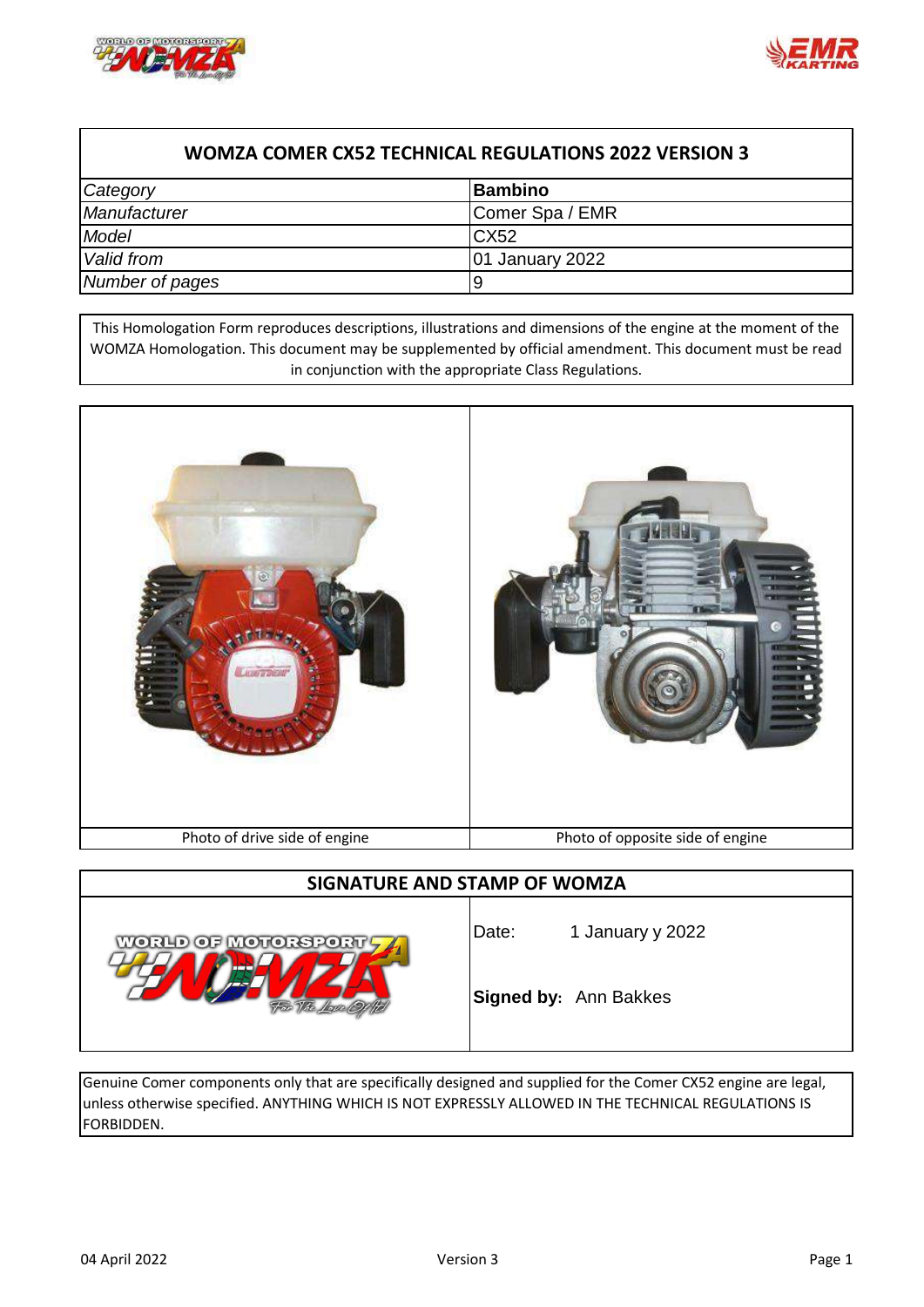





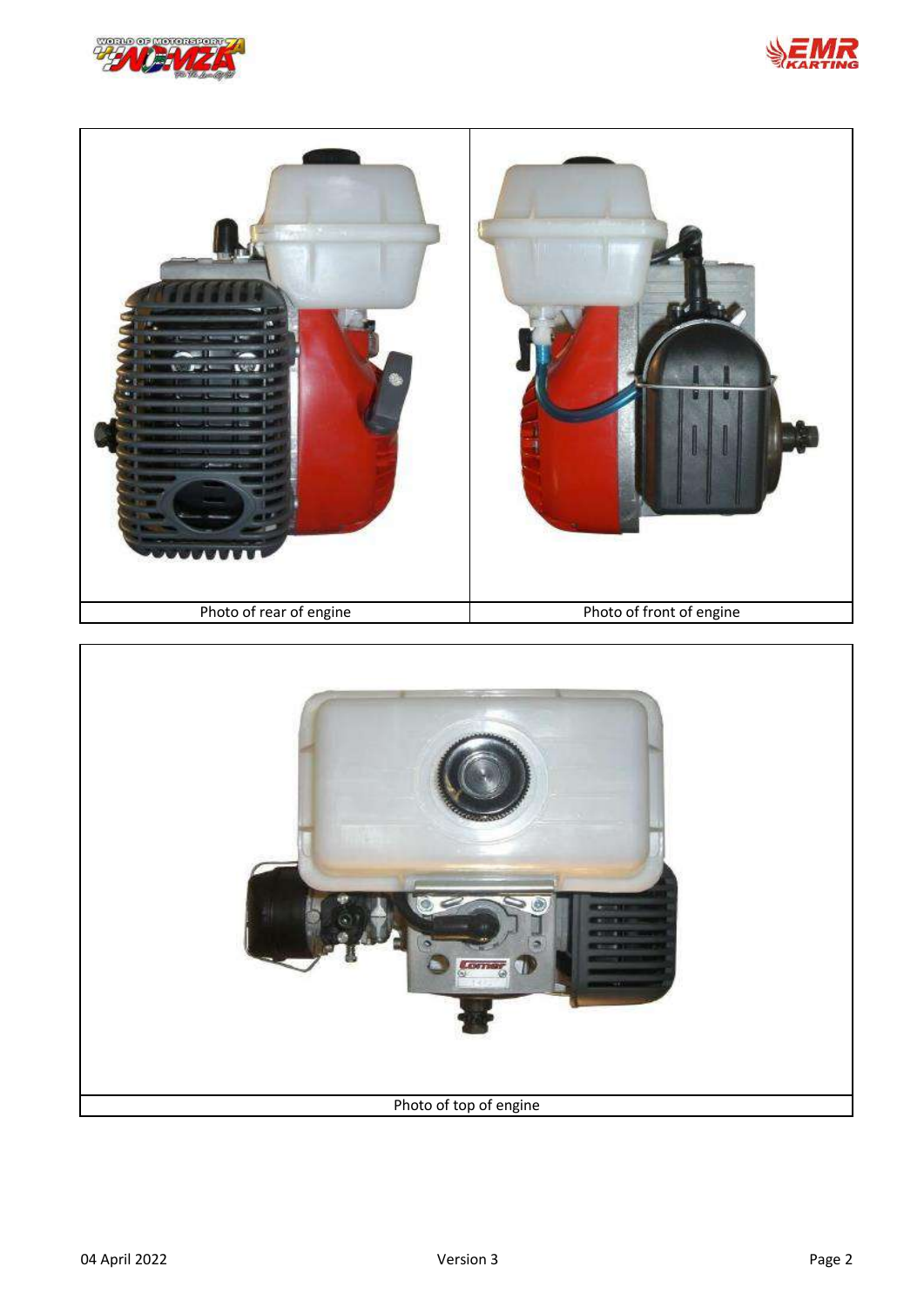



### **TECHNICAL FICHE**

#### **Manufacturer:** COMER SpA

Engine Type: CX52





# **TECHNICAL INFORMATION**

| <b>Bore</b>           | 40 mm                                                |
|-----------------------|------------------------------------------------------|
| <b>Stroke</b>         | 40 mm                                                |
| <b>Displacement</b>   | $50.2 \text{ cc}$                                    |
| Fuel / Oil            | 25:1 (95 Octane mixed with XPS Oil)                  |
| Ignition              | Electronic                                           |
| <b>Clutch</b>         | Centrifugal 3 pieces                                 |
| <b>Front Sprocket</b> | 10 Z                                                 |
| <b>Rear Sprocket</b>  | 74 Z                                                 |
| <b>Carburettor</b>    | DELL'ORTO SHA - 14-12L                               |
| <b>Cylinder</b>       | Aluminium / Nicasil or chromed - Replating forbidden |
| <b>Spark Plug</b>     | CHAMPION RCJ7Y or NGK BPMR7A or BOSCH WS5F           |
|                       |                                                      |

**Locking devices and fixtures may be replaced with non original parts. Helicoils may be used. A metal plate maximum 3mm thick may be added to aid engine alignment. An aluminium engine mount with under clamps may also be used to afix the engine to the chassis.**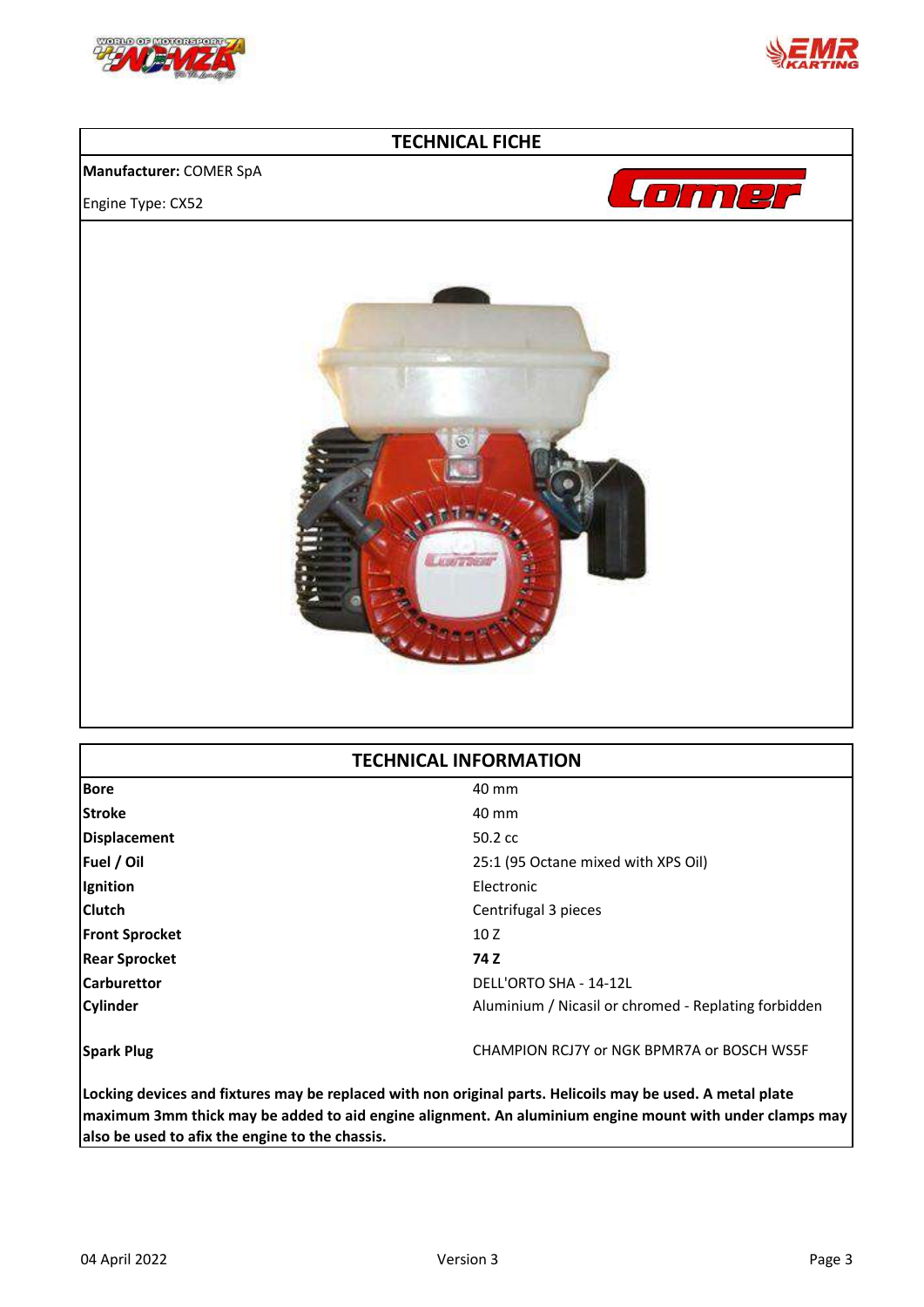



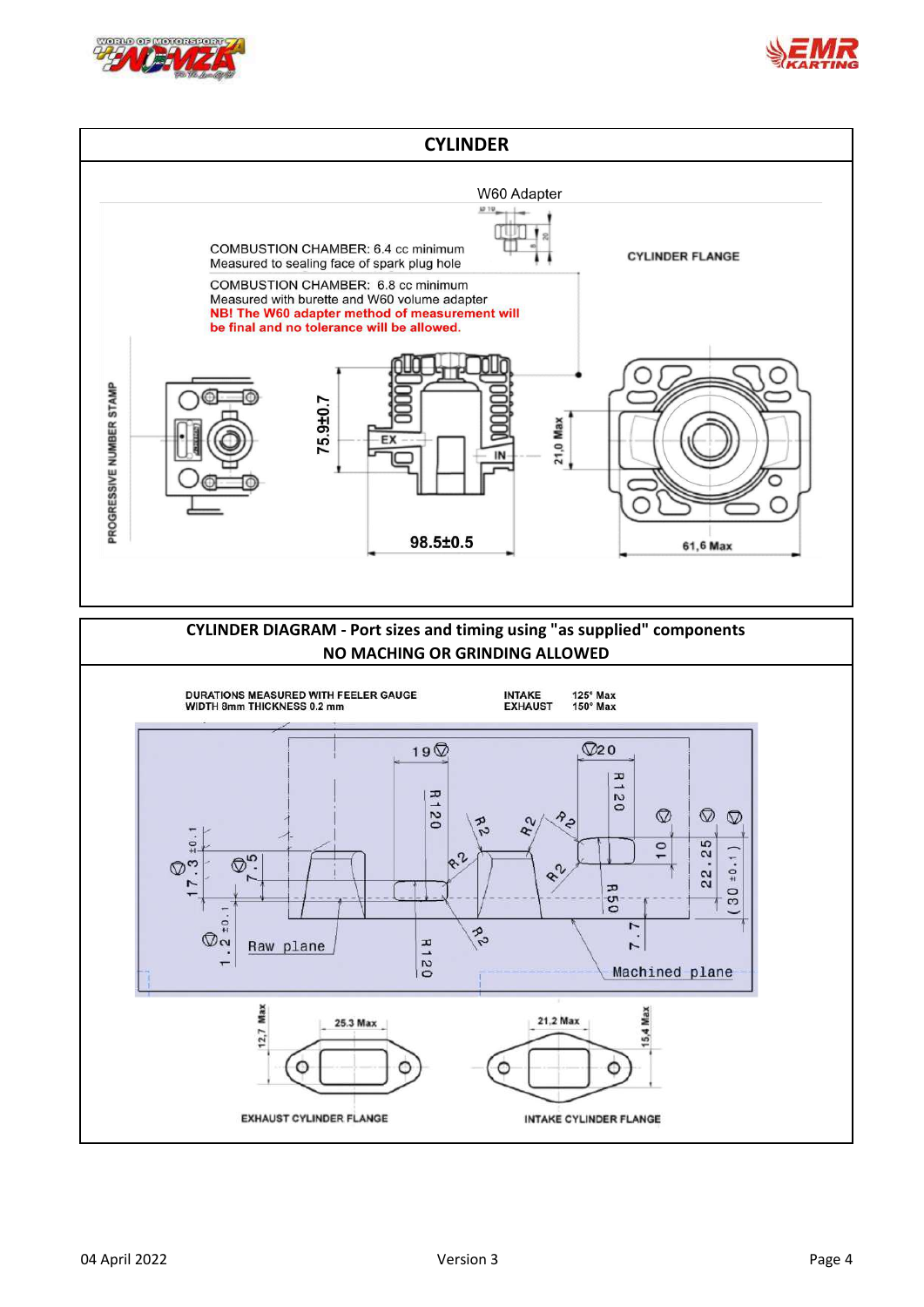





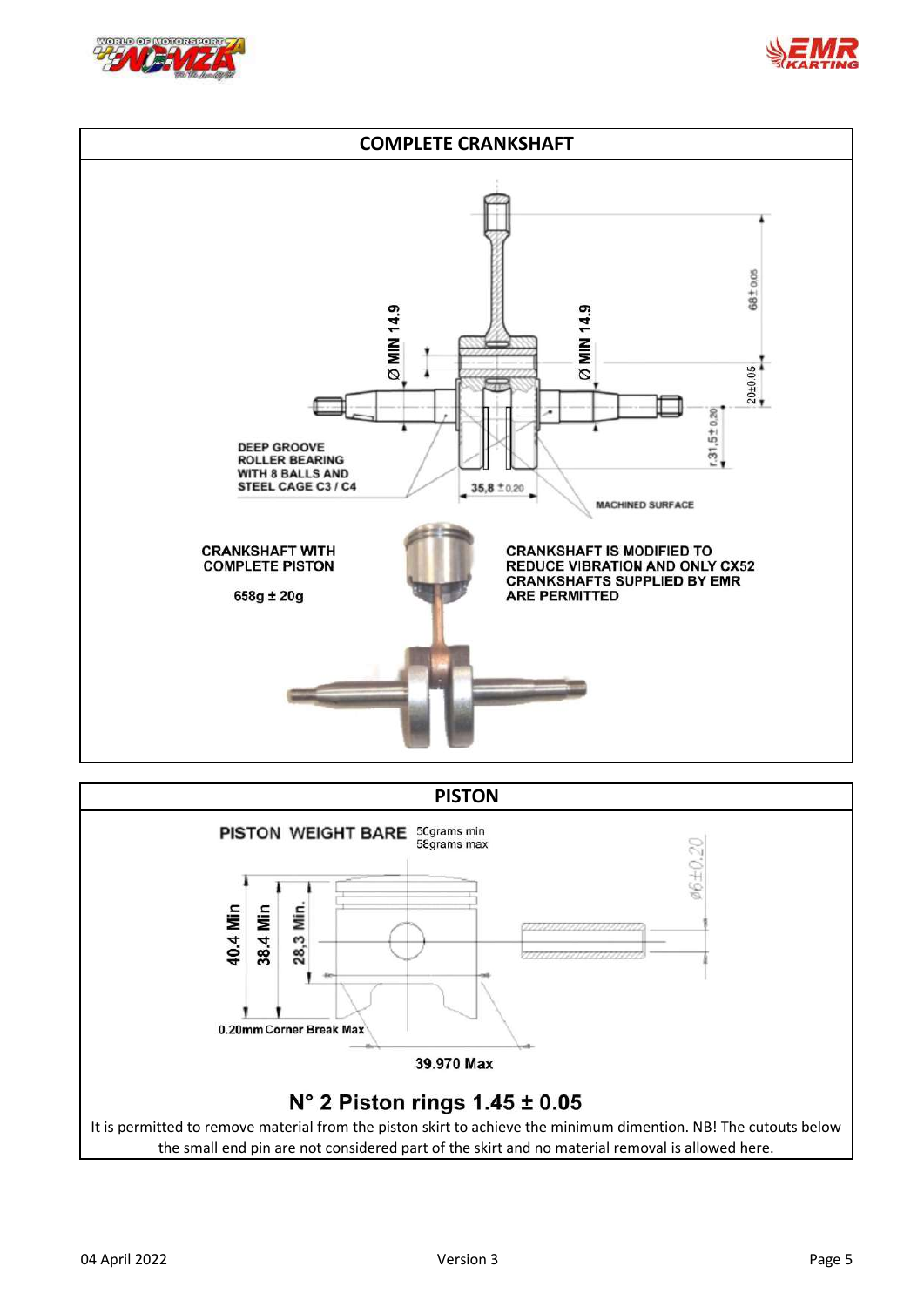



| <b>IGNITION</b>                                            |                                                                                                                                                                                                                                                                                                                                                                                                                           |
|------------------------------------------------------------|---------------------------------------------------------------------------------------------------------------------------------------------------------------------------------------------------------------------------------------------------------------------------------------------------------------------------------------------------------------------------------------------------------------------------|
| <b>FLYWHEEL</b>                                            | <b>COIL</b>                                                                                                                                                                                                                                                                                                                                                                                                               |
| FJ MODEL                                                   | FJ MODEL A11 - Code FJ A11 20-07                                                                                                                                                                                                                                                                                                                                                                                          |
|                                                            | $P_{11}$<br>2 SLOTS<br>$7.2$ Max<br>5 Max<br>It is permitted to extend the ignition lead to<br>A maximum length of 180 mm between the coil and the<br>start of the plug cap and alternate plug cap may be used.                                                                                                                                                                                                           |
|                                                            | SPARE PART CODE: C050-452-02                                                                                                                                                                                                                                                                                                                                                                                              |
| Code FJ 20-07                                              | <b>IGNITION TIMING</b>                                                                                                                                                                                                                                                                                                                                                                                                    |
| Weight= $378 \text{ min}$<br>without key $402 \text{ max}$ | It is permited to omit the woodruff key.<br>It is reccomended that the timing be set at 4.00 mm btdc<br>using the leading edge of the trailing magnet (second<br>magnet) lined up with the left hand side of the long<br>lamination leg as reference.<br>The maximum advance allowed is 4.20 mm btdc with no<br>tolerance.<br>It is reccommended that that the nut is torqued to 25Nm.<br>No removal of metal whatsoever. |
| <b>SPARE PART CODE: C050-453-02</b>                        |                                                                                                                                                                                                                                                                                                                                                                                                                           |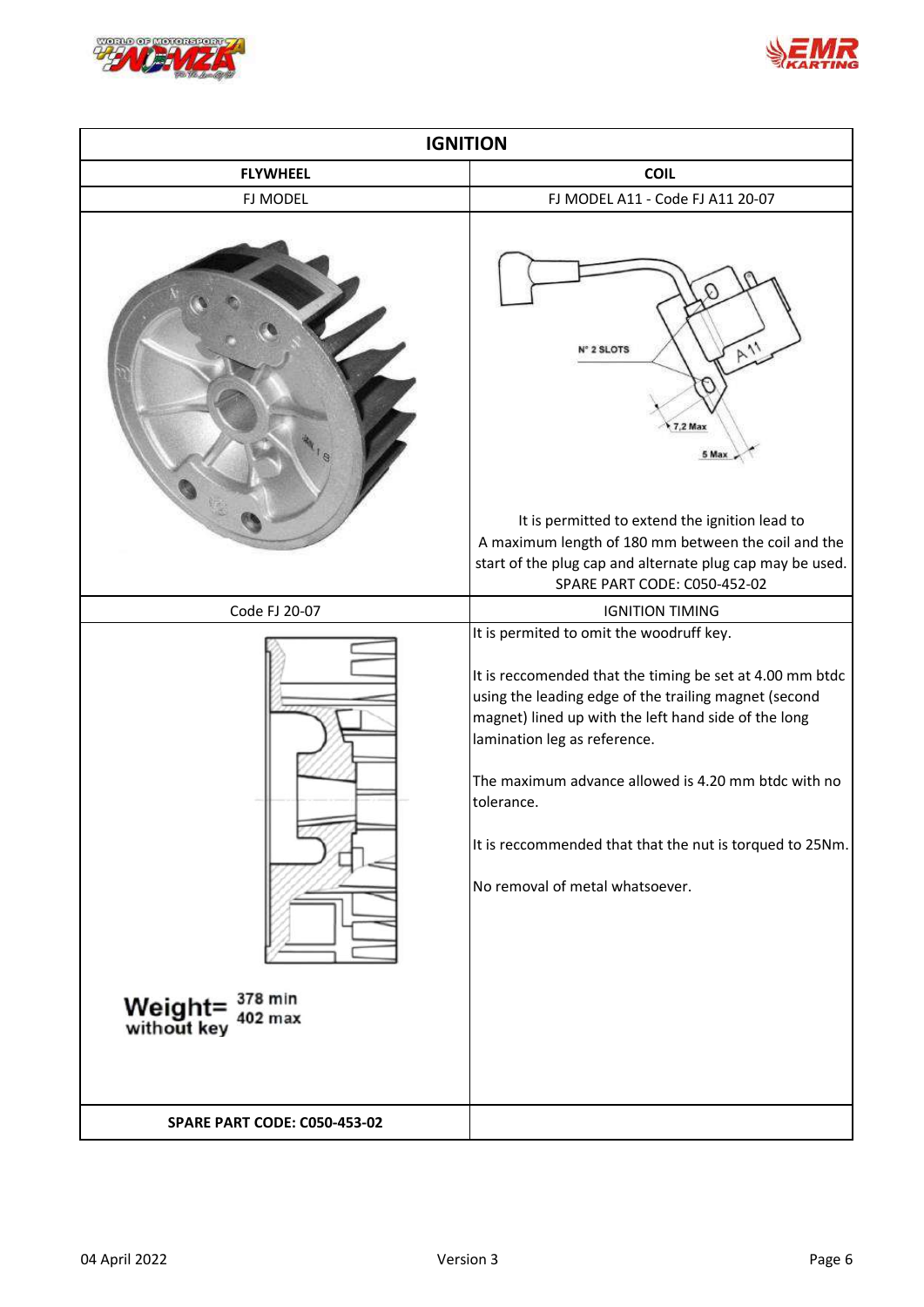





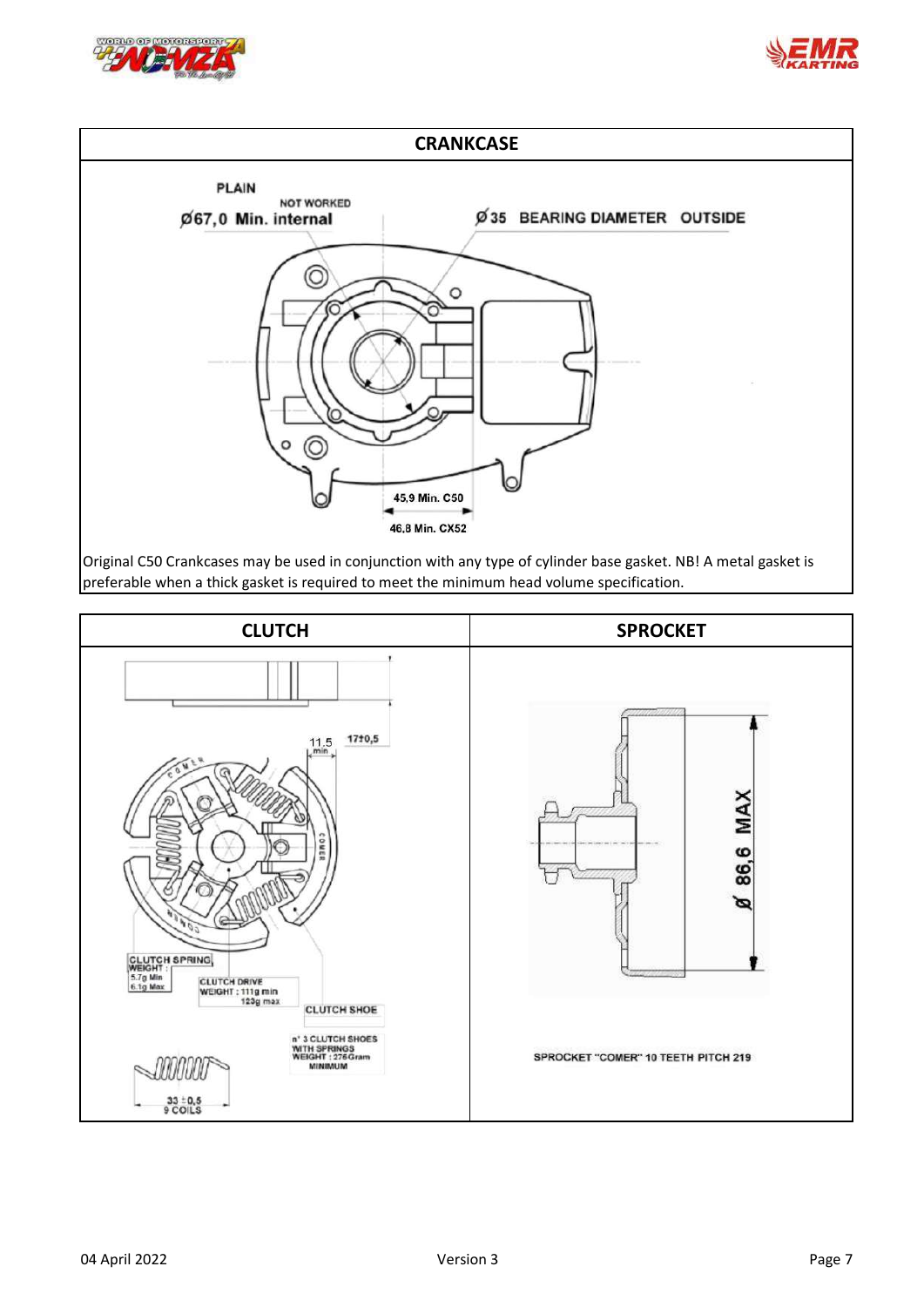